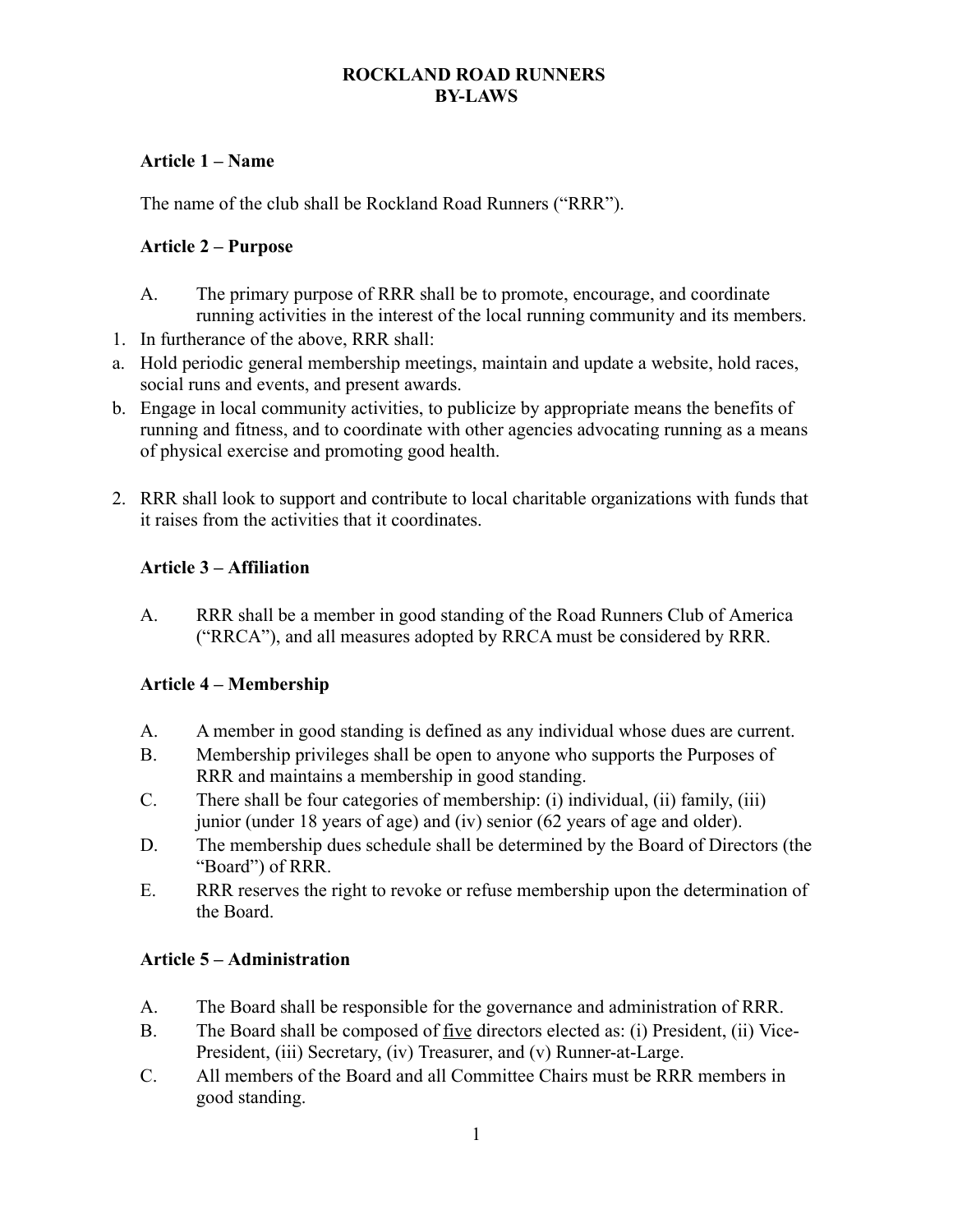- D. In addition to the Board, committees will be established to help coordinate activities within and outside RRR. Each committee will be led by the committee chairperson that is appointed by the President, upon the approval and majority consent of the Board. A committee chair may hold the position until they step down or are removed by a majority vote of the Board.
- E. There will be two permanent committees, (i) Membership Committee and (ii) Activities Committee. Other committees will be temporary and created by the Board with a stated the purpose and structure as determined by the Board. The Board will annually review all non-permanent committees in order to determine if their continued existence is necessary.
- F. Each race will have a Race Director that is appointed by the President, upon the approval and majority consent of the Board. A Race Director may hold position until they step down or are removed by a majority vote of the Board.
- G. Use of the RRR membership email list (or other membership information) shall be for such purposes in furtherance of, and to promote RRR programs, races or events (including sponsors or co-sponsors of RRR events), in the discretion of the Board, or Race Director, in consultation with the Board.

### **Article 6 – Duties of Board Members**

- A. President- To preside over Board and general meetings, to administer RRR activities, and with the approval and majority consent of the Board, to appoint committee chair positions, and special activity coordinators (if any). The President shall also plan general membership and Board meetings, e.g., speakers, location, set the agenda, oversee RRR's race calendar, represent RRR in the RRCA, and serve as RRR's chief spokesperson.
- B. Vice-President To assist the President in his/her duties and assume the responsibilities of the President in the event he/she can no longer perform the customary duties of the office. If the President is removed from office, resigns, or is disqualified, the Vice President automatically becomes President for the balance of the President's term. Additionally, the Vice President (or his/her designee) shall serve as the Board's representative on all RRR race committees.
- C. Secretary To keep minutes of all meetings and to maintain RRR correspondence. To review and maintain the By-laws.
- D. Treasurer To administer and oversee all funds and to have the authority with the President to disburse appropriations as directed. To collect all dues and monies owed to RRR. To maintain financial records, prepare and present a financial statement annually to the membership.
- E. Runner-at-Large To uphold RRR's Purpose (per Article 2) and to serve as a liaison on behalf of RRR to the community-at-large; and to participate and represent RRR at non-RRR races to gain insight and provide feedback to the Board and RRR race directors on how to improve RRR races. A reasonable annual budget will be allocated and determined by the Board for the purposes set forth above.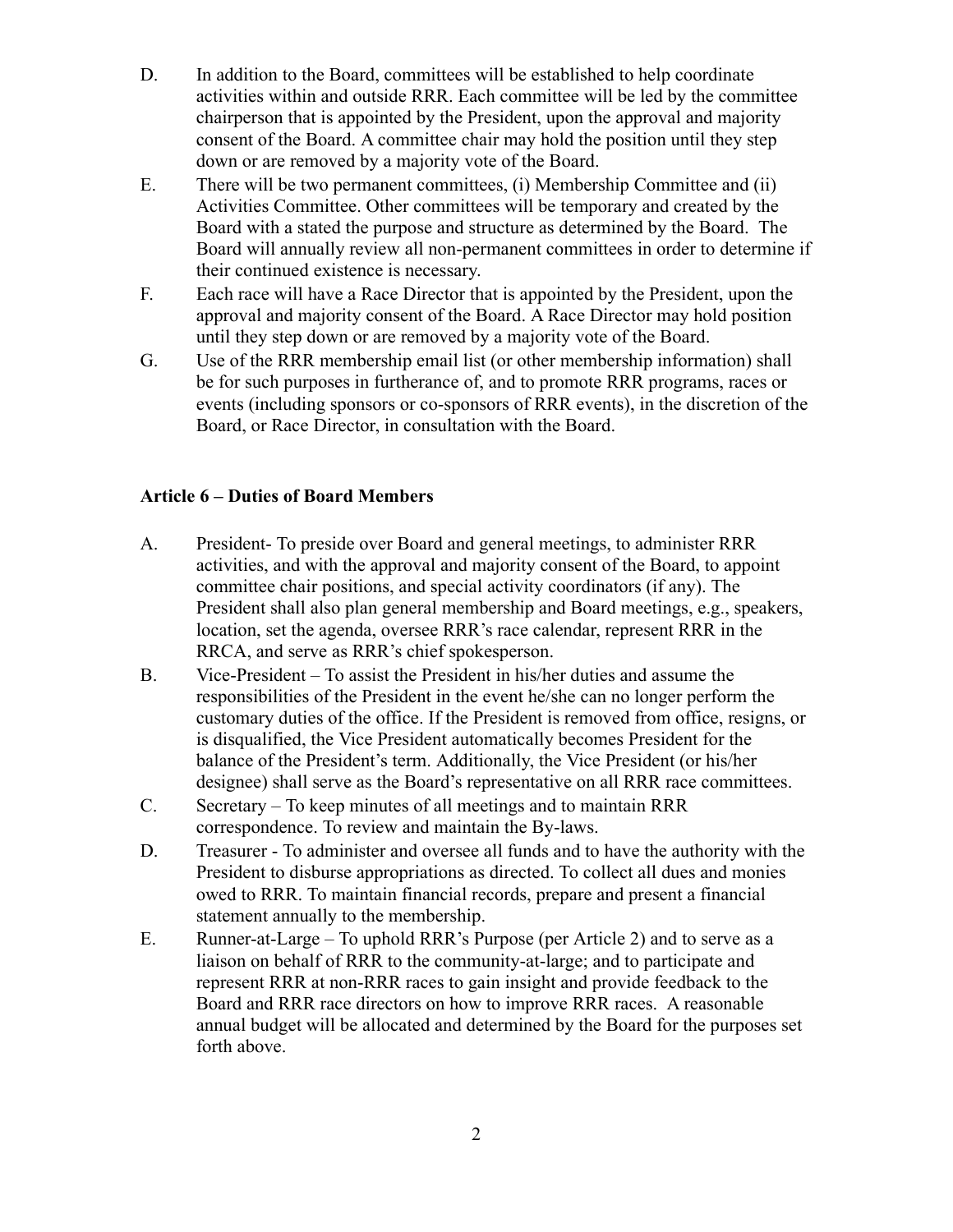## **Article 7 – Duties of Permanent and Non-Permanent Committees and Chairs**

- A. **Membership Committee Chair** Maintain RRR membership records including membership, race, and mailing lists, and notifying RRR members regarding the status of their memberships. Regularly conduct membership drives or initiatives, or such other events to promote interest in and awareness of RRR.
- B. **Activity Committee Chair** To propose and administer special RRR activities, including but not limited to the holiday party, special outings, transportation, and any other activities as requested by the Board.
- C. Subject to Article 5, subsection (E), all other non-permanent committees and chairs will have their purposes and roles defined in the by the Board.
	- CI.

# **Article 8 – Duties of Race Directors**

- A. Subject to Article 15, Race Directors will have full responsibility for the administration and activities for their race.
- B. Race Directors are responsible to identify and designate a Section  $501(c)(3)$ charity or charities to be the beneficiary or beneficiaries of funds raised by their race. The number of charities and the distribution of the available funds raised by each race will also be the decision of the Race Director.
- C. The Race Director is also responsible that the race meets RRR race standards, in a form determined and approved by the Board.

CI.

# **Article 9 – Board Meetings**

- A. Meetings of the Board shall be held on a regularly scheduled basis.
- B. A quorum shall consist of greater than 50 percent of the number of current Board members. No official Board meeting shall be held without a quorum.
- C. Each Board member has one vote. A vote by a majority of Board members present at a duly noticed meeting at which a quorum is present, shall constitute an action of the Board.
- D. Meeting of the Board shall be open to all members, except that upon a majority vote, the Board may enter executive session to transact business which the Board determines to be confidential.
- E. Any action required or permitted to be taken at any meeting of the Board may be taken without a meeting, if a written consent to such action is given by all Board members through electronic mail. The Board may participate in a meeting by telephone conference or other electronic means permitting Board members to hear or read the statements of the other Board members. Participation by such means shall constitute presence at such meeting.
- F. No Board member may vote by proxy at a meeting of the Board.

### **Article 10 – Elections**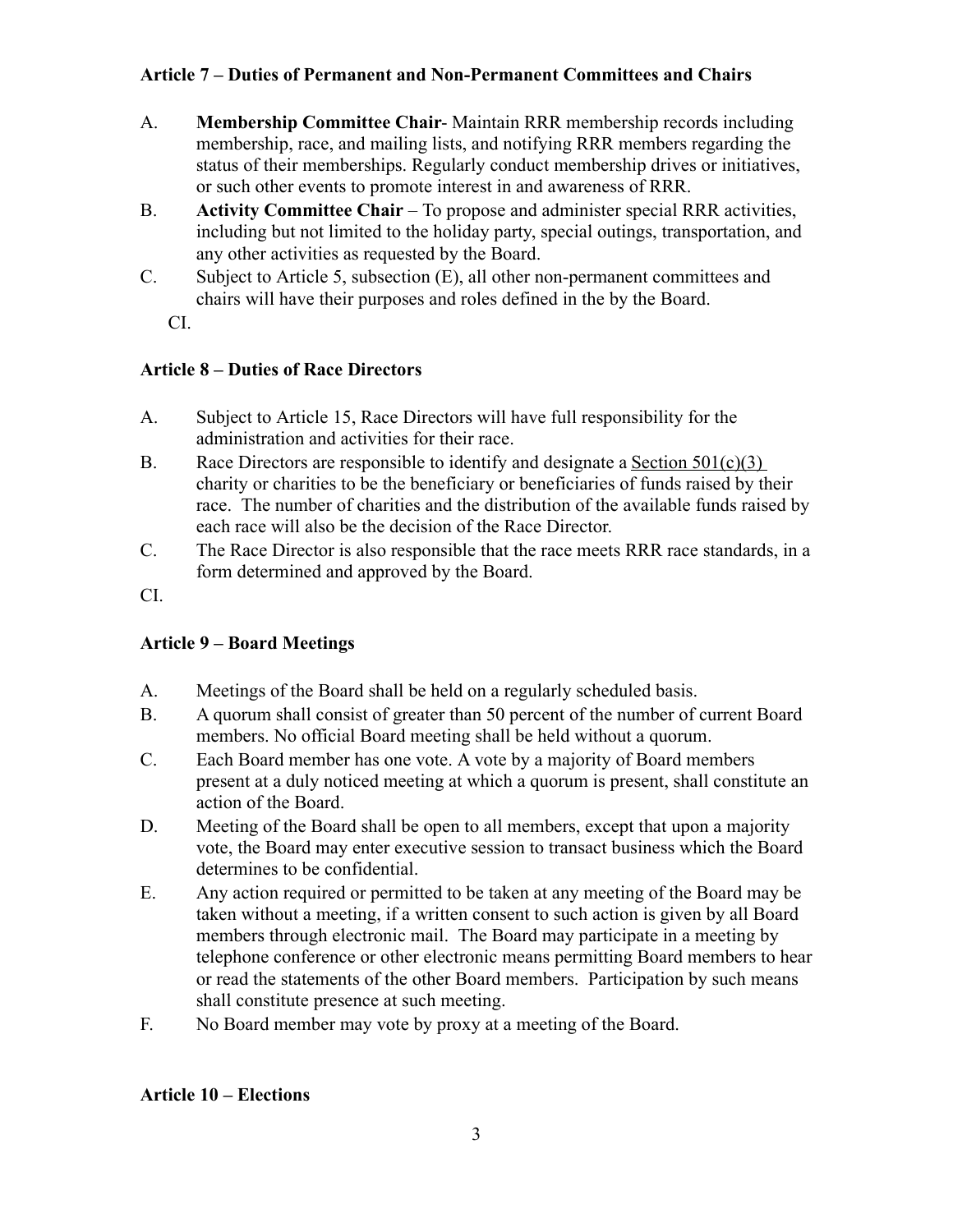- A. A Nominating Committee shall be established (in the year preceding a general election) consisting of (i) active RRR past presidents (willing to serve), and (ii) at least three RRR members (appointed by the President, with the approval and majority consent of the Board), selected at least thirty (30) days prior to an upcoming election in order to propose a slate of Board nominees. The Nominating Committee shall appoint one of its members as Nominating Committee chair.
- B. Board nominations will be communicated to the RRR membership approximately two weeks prior to the January general election meeting.
- C. Board members shall be elected by a simple majority vote of those present at the January general election meeting. Each adult (18 and older) member shall be entitled to one vote for each Board member and the vote shall be taken by a show of hands. Those present at the general meeting shall constitute a quorum.
- D. Term of office for Board member shall be two years. Board members may be elected to more than two successive terms by mutual agreement of the Board and Board member.
- E. Elections shall be held every two years in January.

#### **Article 11 – Removal from Office**

As determined by a majority vote of the Board, a Board member or Committee chair may be removed from his or her position for: a) missing three consecutive Board meetings without an excuse approved by a majority of the Board; b) illegal activity; c) not carrying out or fulfilling the duties of the position.

#### **Article 12 – Vacancies**

A vacancy may occur on the Board by reason of death, resignation, removal or disqualification of a member. A vacancy in the office of President shall be filled by the Vice-President. A vacancy in any other office shall be filled by appointment by the President with the approval and consent of the majority of the Board and member so chosen shall serve for the duration of the unexpired term.

#### **Article 13 – By-laws Amendment**

- A. A By-law amendment may be accomplished by a two-thirds vote of the members present at the meeting.
- B. Only those who have been members of this organization for at least 30 days prior to the proposal of such amendment may vote upon such.
- C. All members must be notified at least seven days prior to voting on any By-law amendment(s), which will be discussed prior to being voted on by RRR membership.

### **Article 14 – Office General Meetings**

Meetings shall be held at least once each quarter and more frequently if requested by RRR membership or the Board.